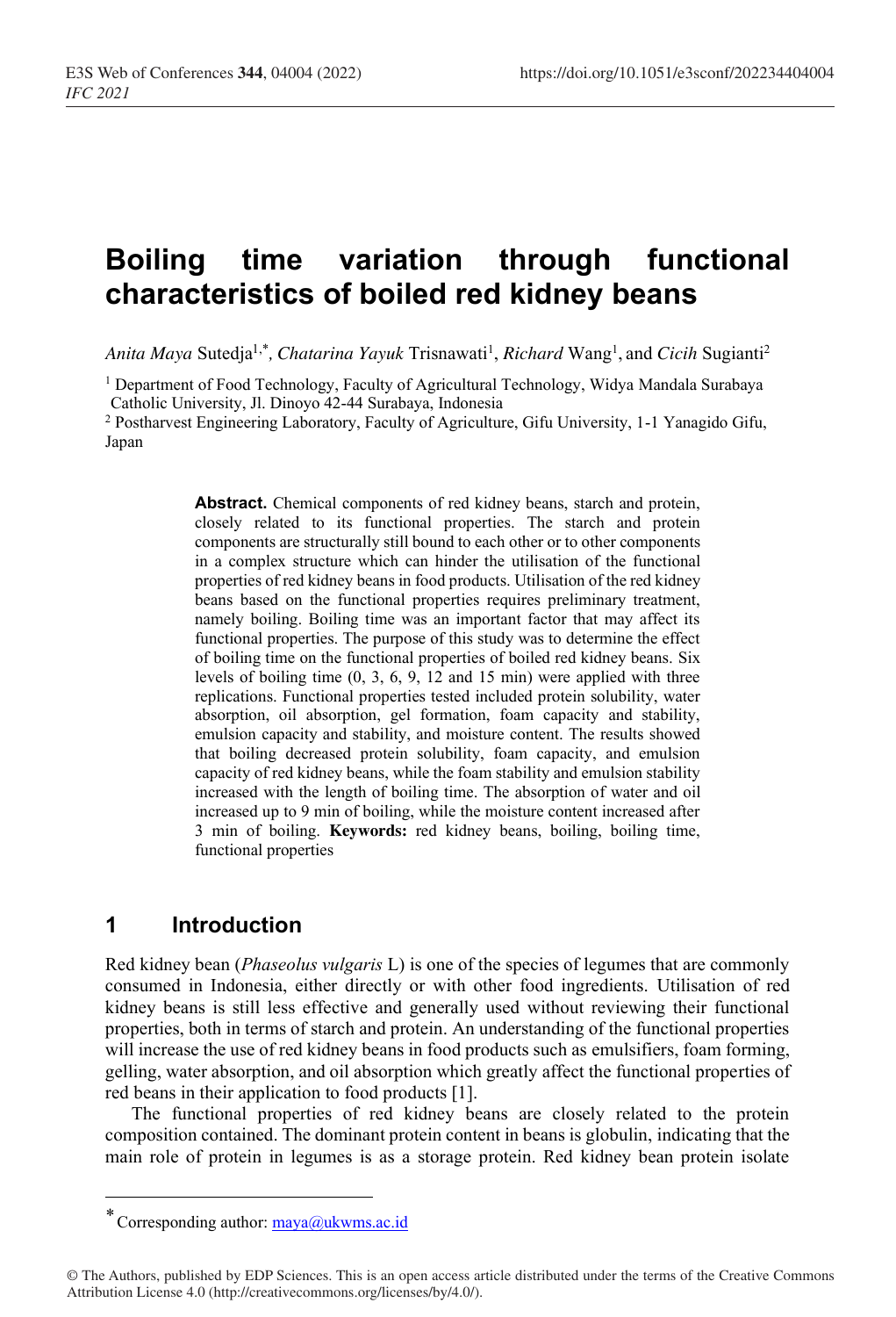reported has the ability to absorb and oil [2]. Water absorption and oil absorption are the determining factors in the application of red kidney bean functional properties. The number of polar and non-polar groups in the chemical structure of a protein also greatly determines the level of protein solubility in a particular solvent.

The functional properties of red kidney beans in food are closely related to its chemical components, such as starch and protein. The starch and protein components of red kidney beans are structurally still bound to each other or to other components in a complex structure. The complex structure is more difficult to dissolve in water or undergo structural conformational changes. This can hinder the utilisation of the functional properties of red beans in food products. Utilisation of the functional properties of red kidney beans requires preliminary treatment to overcome these obstacles.

Heating is one of the most common procedures used in the food processing industry. Boiling is a method of heating foodstuffs using water as a heat conductor and is commonly used by Indonesian people. This is because water is an energy efficient heat transfer medium, easy to apply and flexible for various food processing [3]. Boiling is one of the treatments that can increase the breakdown of complex structures in raw red kidney beans. Boiled red kidney beans make the components of the bean starch-protein complex split, protein denatured, and starch is gelatinized.

Changes in the complex structure in red kidney beans will bring changes in functional properties. Several parameters related functional properties are protein solubility, water absorption, oil absorption, gel formation ability, foam capacity and stability and emulsion capacity and stability. Too long boiling can cause the breakdown of starch granules and protein coagulation so that it can reduce its functional properties of red kidney beans. The potency of boiling in providing the effect of changing the functional properties of red kidney beans underlies the need for research on the effect of boiling time on its functional properties.

# **2 Material and Methods**

### **1.1 Materials**

The materials used in this study were red kidney beans packaged by PT. Pangan Lestari Sidoarjo with the Finna brand.

### **1.2 Boiled red kidney bean preparation**

Raw red kidney beans (300 g) were soaked using water (1500 mL) for 8 h. Then the skin was peeled and sorted to separate the bad condition bean (i.e have black spots). Soaked red kidney beans (50 g) were boiled in boiling water (95 $\degree$ C, 350 mL)) in various boiling times as the treatments. Those were 0, 3, 6, 9, 12, and 15 min. Boiled red kidney beans were drained and cooled. Moisture content and hardness analysis were performed before the bean was crushed. Smooth crushed red kidney beans were prepared for further analysis.

### **1.3 Protein Solubility Content**

Red kidney bean (1g) was dissolved in distilled water (100 mL) and stirred for 10 min. prepared the same sample for various ranges of pH of 2-12 using 1M HCl and 1M NaOH solution. The mixture of samples was centrifuged using centrifuge (Hettich Zentrifugen Universal 320R) at a speed of 5000×g for 10 min then separated the supernatant. The supernatant was used as a soluble protein sample.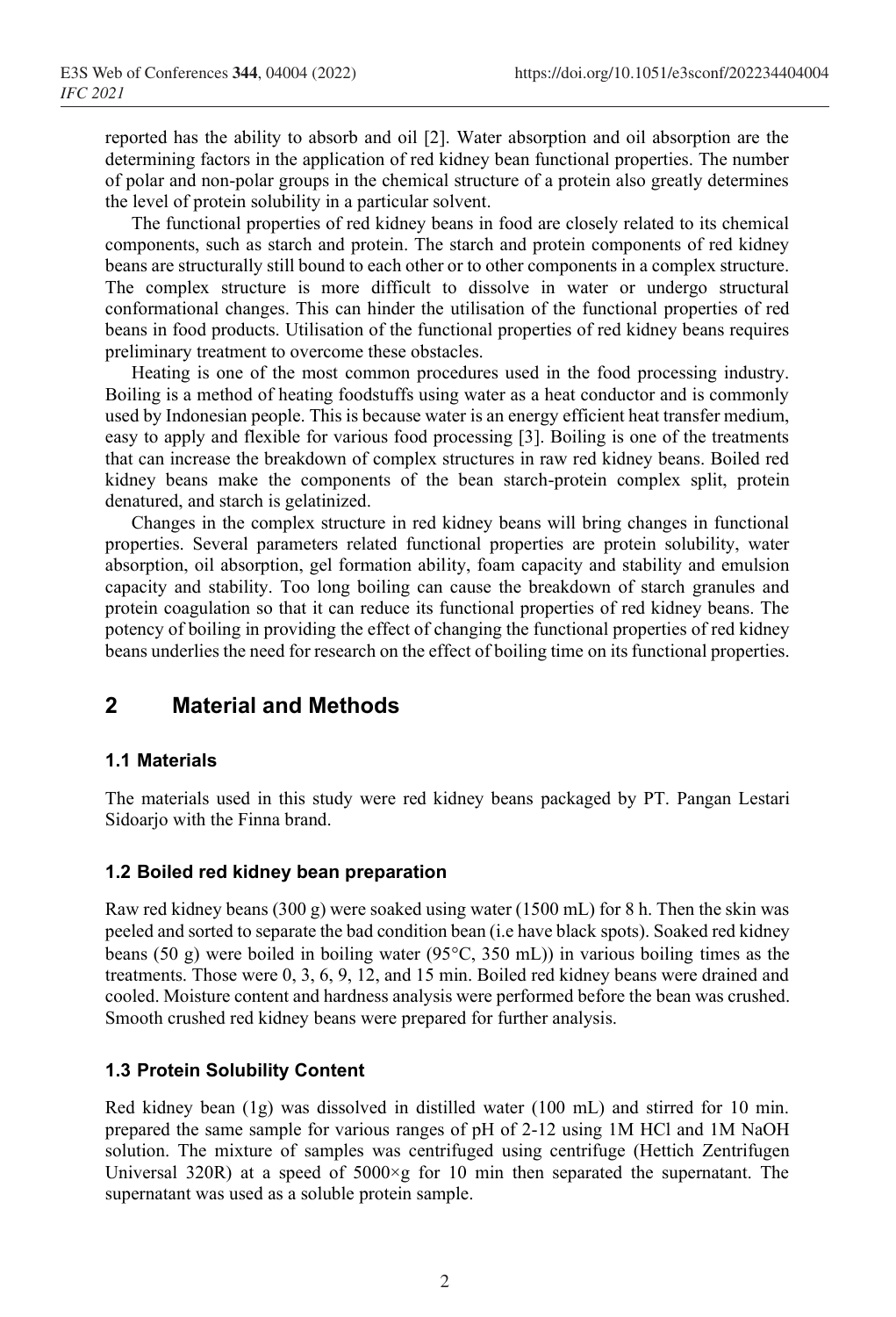Determination of soluble protein content of the Bradford method was carried out through spectrophotometric analysis. Sample (100  $\vert$  L) was mixed with Bradford's reagent (5 mL), homogenised and incubated for five min. Then the mixture was analysed using a spectrophotometer (Shimadzu UV-1700 Pharmaspec) with a wavelength of 595 nm. Soluble protein content was calculated using the standard curve Bovine Serum Albumin (BSA). The standard curve creation was prepared using a series of standard solutions (0, 2, 4, 6, 8 and 10 ppm) and carried out with the same procedure.

# **1.4 Water Absorption**

Sample (1 g) was dissolved in distilled water (10 mL) and incubated for 30 min. The mixture was homogenised every 10 min then centrifuged  $(5000 \times g)$  for 30 min. Supernatant was separated and the volume was measured. The absorption of water expressed as absorbed volume per 100 g sample.

### **1.5 Oil Absorption**

Sample (1 g) was dissolved in corn oil (10 mL) then incubated at room temperature for 30 min. Homogenise the sample solution with a vortex every 10 min during incubation. Centrifugation of the sample for 15 min at a speed of  $5000 \times g$  and measured the volume of supernatant. The oil absorption expressed as volume of the supernatant oil per 100 g sample.

# **1.6 Gel formation**

Gel formation analysis was performed according to [4]. Samples were prepared in a various suspension concentration  $(2-20%)$  in distilled water. Those samples were heated in a water bath for 1 h at 90°C, then fast cooled and incubated at 4°C for 2 h. Observed the gel formation at a certain concentration of sample which was characterised by the ability of the sample to remain in the tube without falling when the test tube was inverted.

### **1.7 Foam Capacity and Stability**

Sample  $(2 \text{ g})$  was dissolved in distilled water  $(100 \text{ mL})$  and beaten using a hand mixer (Kris 932-C) for 5 min. Poured the shaken sample solution into a 250 mL measuring cup and observed the foam formed for 30 sec. The foam capacity was calculated as the increased volume/the initial volume  $\times$  100%. The foam stability is observed at 5,10,20,30,40,50,60, 70,80 and 90 min and calculated as final volume at certain time/initial volume  $\times$  100%.

# **1.8 Emulsion Capacity and Stability**

Emulsion capacity and stability were performed according to [5] with modification. Sample (8 g) was mixed with distilled water (100 mL) and corn oil (80 mL). Homogenised it using a hand blender (Kris 932-C) for 1 min. Poured the emulsion (10 mL) into a centrifuge tube and centrifuged (8000 $\times$ g, 15 min). The emulsion capacity was measured as the volume of the formed emulsion phase (mL). Heated the oil-in-water emulsion in a water bath (80°C, 30 min) and cooled at room temperature. Then, centrifuged at a speed of 8,000 g for 15 min. The emulsion stability was measured as the volume of the emulsion phase formed (mL).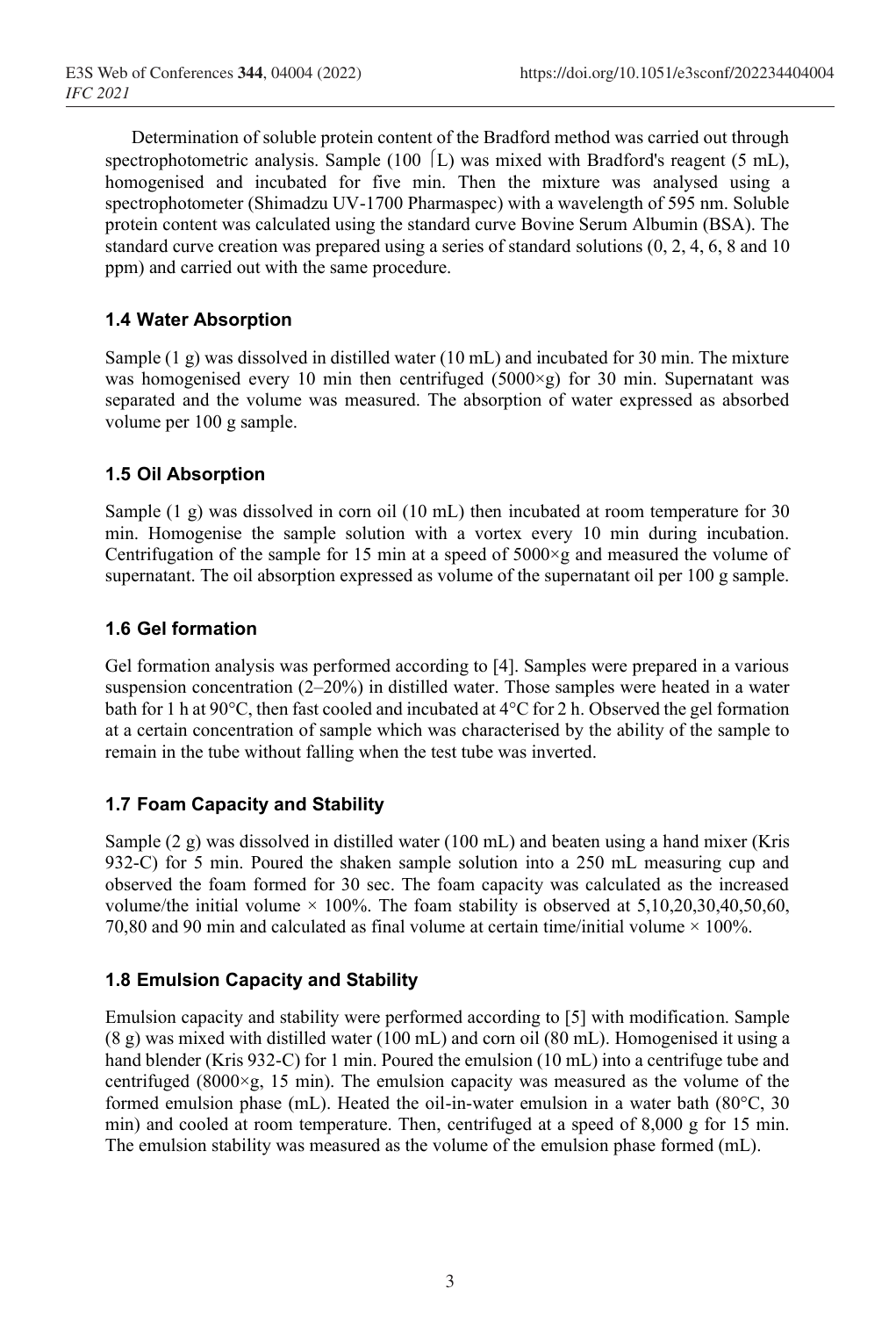# **2 Result and Discussion**

### **2.1 Protein Solubility**

Soluble protein content analysis was carried out using Bradford reagent. The solubility of protein was influenced by the pH of the medium, temperature, the condition of the ionic strength of the material, and the condition of the chemical structure of the material [5-6].

Boiled red kidney bean protein had the lowest level of protein solubility at pH 4 (Figure 1). The dominant protein in red kidney beans is globulin which has an isoelectric point of 4.1–4.6. Globulins will precipitate at pH 4.1 while other proteins such as proteose, prolamin, and albumin are soluble in water, resulting in a decrease in soluble protein levels.

The results also showed that the protein content of boiled kidney beans dissolved in water generally formed a decreasing pattern with increasing boiling time. Boiling has the potential to dissolve red kidney bean protein in water as a heating medium. It will stretch the structure of the starch-protein complex so that the protein is denatured and the starch is gelatinized. The longer boiling time will cause more open quaternary and tertiary protein structures. The opening of the protein structure can cause the hydrophobic groups of the protein to be exposed and come into contact with water. This can reduce the level of water-soluble protein. Starch gelatinization factor also affects protein solubility.

Boiled red kidney bean starch granules for 3 min have started to break and the amylose in the granules comes out. Intramolecular bonds in amylose can trigger the re-association of amylose components after heating at high temperatures [7]. Intramolecular bonds in amylose have the potential to form a matrix structure that can inhibit the interaction of proteins with water so that the solubility decreases to be released and dissolved in water.



**Fig. 1**. Effect of boiling time of red kidney bean on soluble protein content in various pH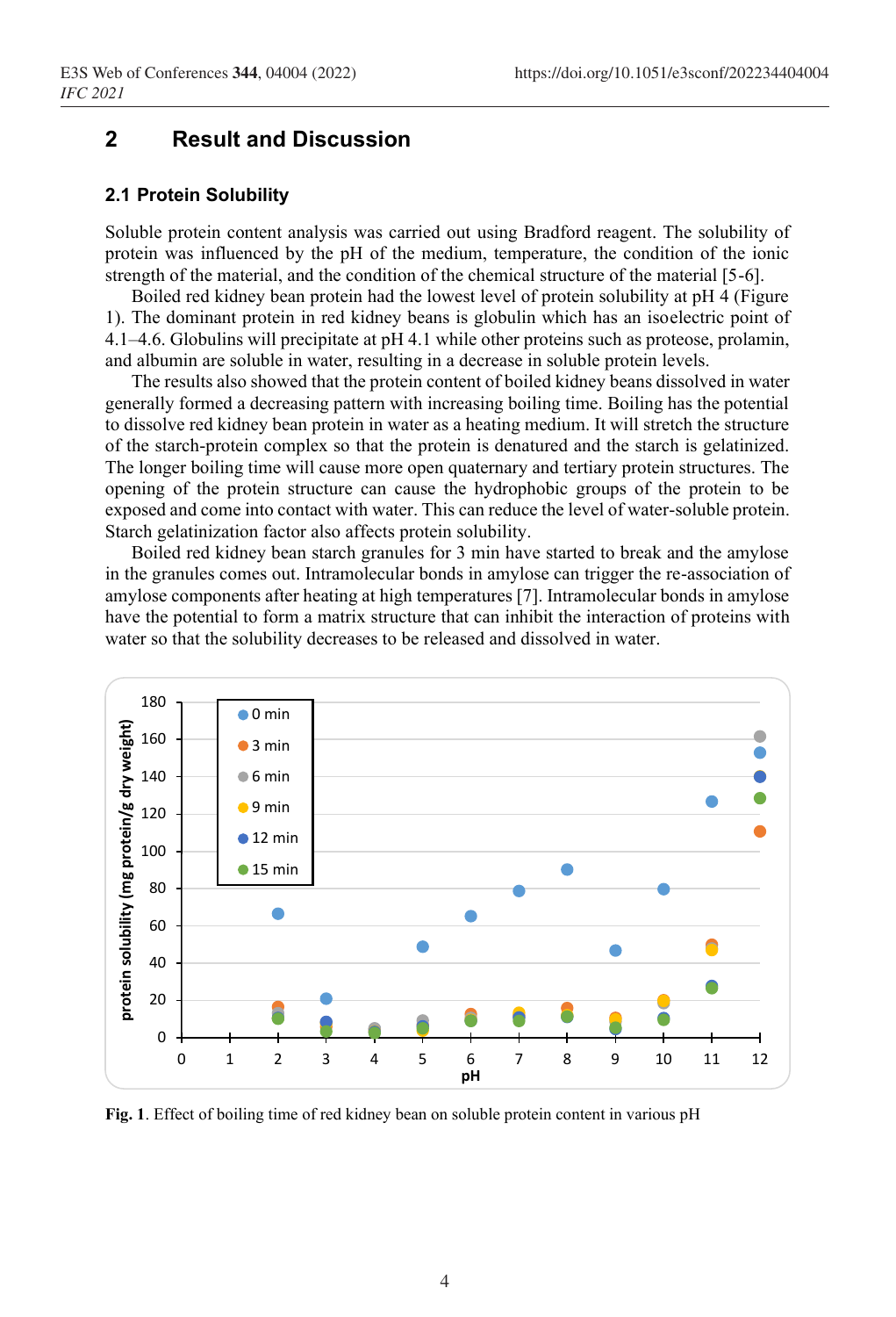#### **2.2 Moisture content**

The moisture content of boiled red kidney beans in the third minute decreased, then increased at the next boiling time (Figure 2). The measured moisture content is influenced by the starch and protein components in the material because both have the ability to bind water.

Red kidney beans boiled for 3 to 9 min had lower moisture content than control beans. It was due to the strong binding of water by the material due to the gelatinization of starch and some of the hydrophilic groups of the protein which were originally exposed to the outside due to heating then the amount of free water decreases.

The moisture content increased when the boiling time was above 9 min. This was caused by the starch granules starting to break, the longer the boiling time the more starch granules broke, even though at 15 min not all red bean starch granules were broken. Water trapped in starch granules is released out into free water.



**Fig. 2**. Effect of boiling time of red kidney bean on moisture content

#### **2.3 Water and Oil Absorption**

The water absorption and oil absorption of red kidney beans increased with boiling time up to 9 min and then decreased in the next boiling time (Figure 3a and 3b). The increase in water absorption and oil absorption were caused by the stretching of the starch-protein complex structure due to boiling. Heating can weaken the non-covalent bonds in the secondary and tertiary structures of proteins causing protein denaturation [8].

Heating caused some of the hydrophilic and hydrophobic groups to be exposed so that they interact and bind with water and oil. When in water absorption, the group that plays a role is the hydrophilic group, on the other hand in the oil absorption the role is the hydrophobic group that interacts with the oil. Protein denaturation has reached the threshold at 9 min boiling, all red bean protein structures have been exposed so as to produce maximum water and oil absorption. Proteins also create cavities due to the opening of the protein globular structure so that it can be filled by water.

The size of starch granules that swells due to gelatinization and the presence of empty spaces created by the crystallisation of amylose and the robustness of the starch structure by amylopectin can increase oil absorption, as well as water absorption. Intramolecular hydrogen bonding of amylose can trigger the re-association of amylose components after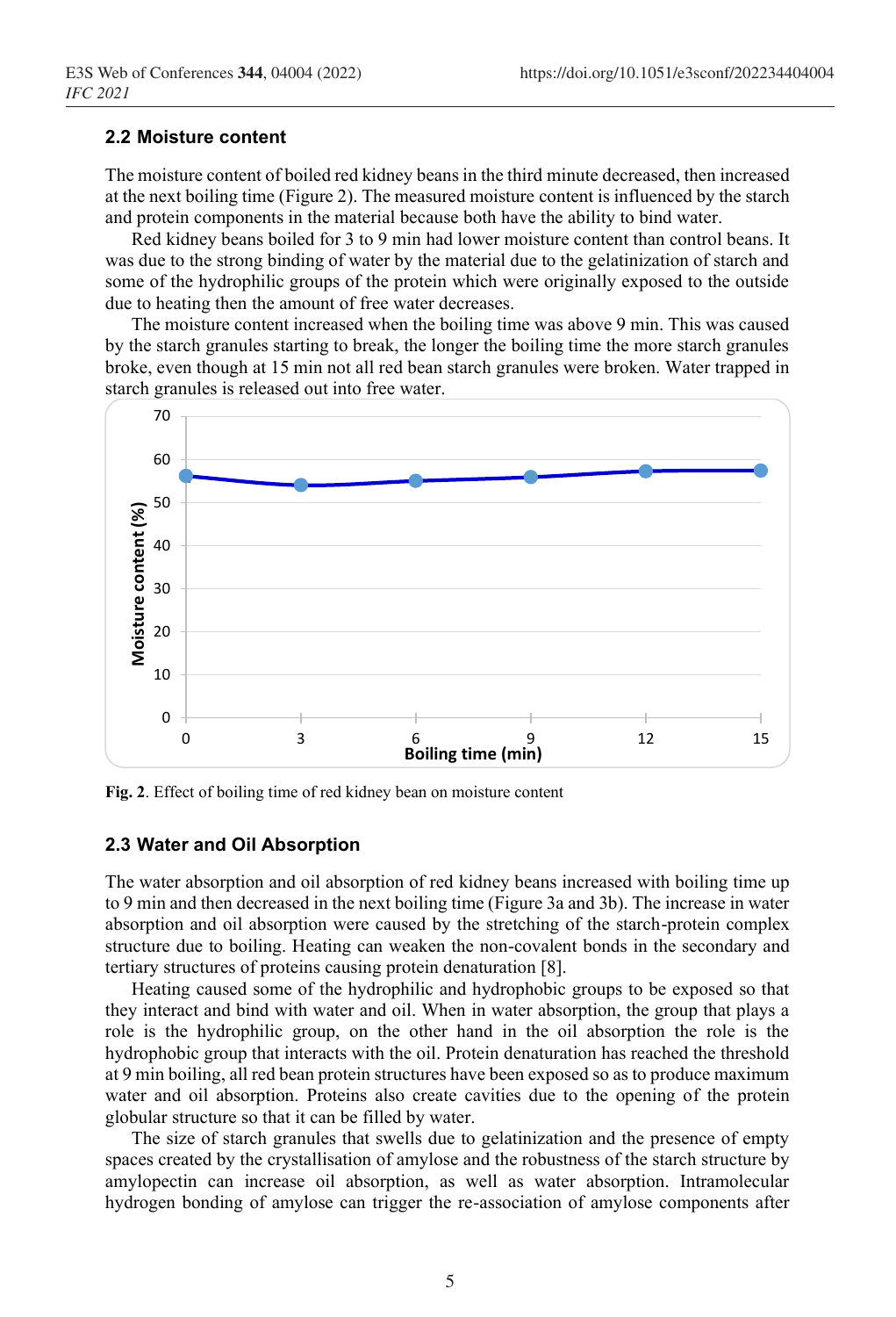heating at high temperatures [7]. This causes the leached amylose to potentially form a matrix that can trap water or oil.

The decrease in water absorption and oil absorption occurred during the next boiling time. This is caused by more protein coagulation and more starch granules are experiencing structural collapse so that the ability to absorb water and oil decreased. It was supported by the water content (Figure 1), where at the time of boiling to 12 and 15 min the amount of free water continues to increase.



**Fig. 3**. Effect of boiling time of red kidney bean on water absorption capacity (a) and oil absorption capacity (b)

### **2.4 Gel formation**

Gel formation is a test of the ability of the chemical components of the sample to form a gel [4]. The gel form is formed due to cross-linking between polymer molecules which produces an intermolecular network in a liquid medium [1]. The results showed that no gel could form in all treatments up to the highest sample concentration, which was 20% of the solvent. The gel that did not form indicated that the control red kidney beans and boiled kidney beans did not have sufficient starch and protein to trap all the water up to a concentration of 20%. This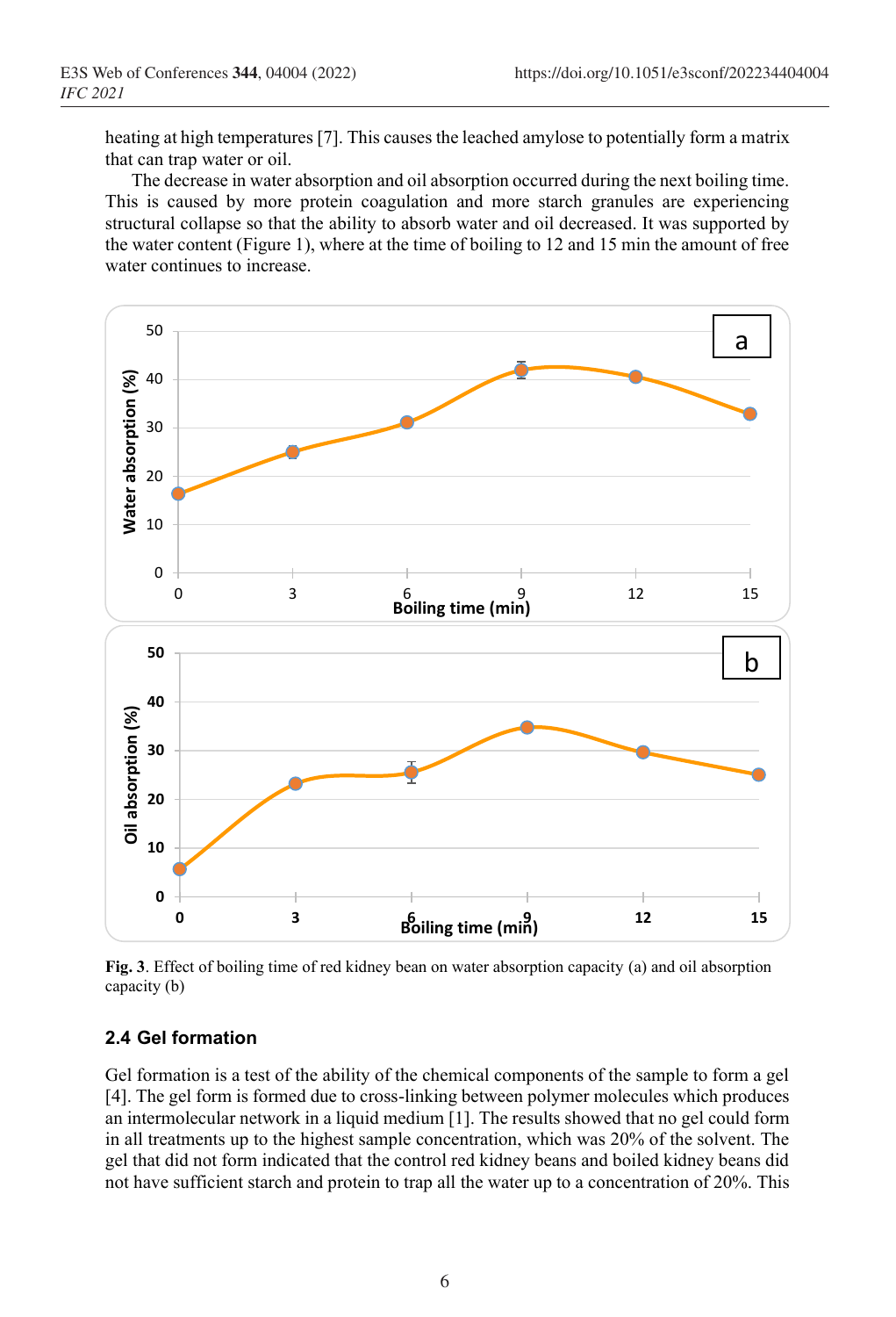is due to the high-water content of crushed boiled red beans because they have not been dried so that the total amount of solids is low including total starch and protein.

### **2.5 Foam Capacity and Stability**

The capacity and stability of the foam is a test to show the ability to form foam that can be produced by the sample in the solvent through the shaking process as well as the ability to maintain the volume of the foam [4]. The foam capacity is indicated by the observation time of 0 min, while the foam stability is indicated by the pattern of changes in the foam volume between observations (Figure 4).



**Fig. 4**. Foam capacity and stability during 90 min in various boiling time of red kidney bean

The formation of foam is based on the mechanism of dissolved proteins that reach the interface between water and air through the process of diffusion, concentration, and surface tension and undergo changes in the polypeptide structure based on the level of polarity [9]. The polar segment of the protein molecule leads to the water molecule side and the non-polar segment leads to the air particle side. The highest foaming capacity was owned by control red kidney beans and decreased with boiling time (Figure 4a) indicated that with 3 min of boiling, its protein has been excessively denatured so that the hydrophobic groups were exposed to the outside. This resulted in decreased protein solubility and reduced foam capacity.

Foam stability is influenced by the structure of starch and protein in the interface layer. These two components greatly determine the viscoelastic character of the foam, namely the viscous nature of the foam but remains elastic so that it does not collapse easily. Foam formed from boiled red kidney beans gave better stability results because it was able to maintain the foam, as in 3 min of boiling time. This was due to the gelatinization of starch which caused the collapse of the starch granule structure. This component can increase the viscosity of the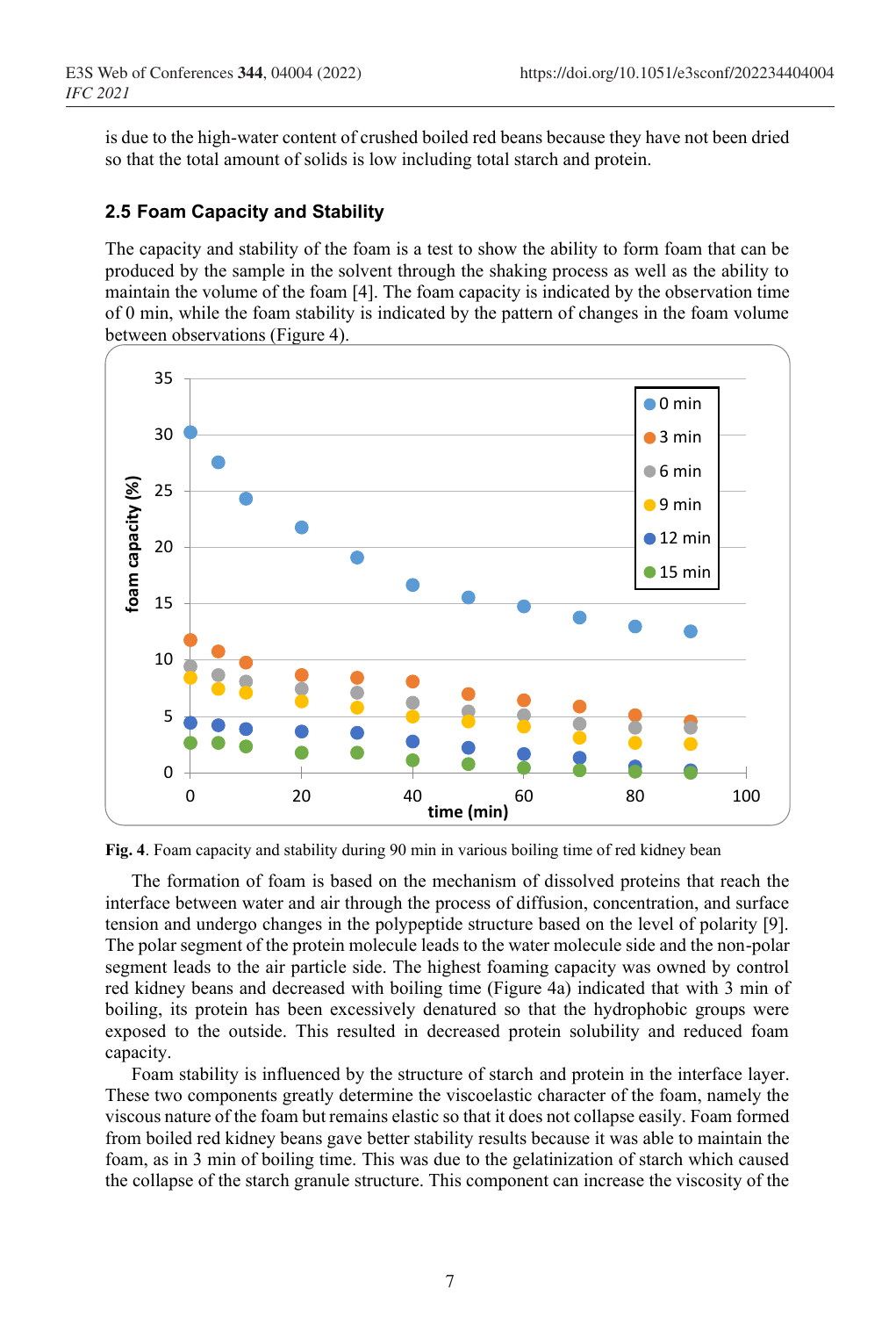foam interface layer formed so that it becomes more resistant to collapse, then caused the stability of the foam to be increased.

### **2.6 Emulsion Capacity and Stability**

Capacity is a test to show the volume of emulsion formed as a result of the emulsification of oil and water by the sample and the ability to maintain the emulsion. Emulsion stability determines the amount of emulsion layer that can still be maintained after the emulsion is heated for a certain time [5].

Emulsion formation is strongly influenced by the presence of protein which has the ability as an emulsifier. This is because proteins have hydrophobic groups that can bind to non-polar lipids and hydrophilic groups that can bind to polar water [10]. Partial denaturation of the protein structure is also required so that the polar and non-polar groups can orient the interface layer between the water and oil fractions and form an emulsion system. The results of the emulsion capacity research are shown in Figure 5a. while the results of the research on the stability of the emulsion to heat are shown in Figure 5b.



**Fig. 5**. Emulsion capacity and heat stability of emulsion in various boiling time of red kidney

The highest emulsion capacity was shown in the control red kidney bean sample and continued to decrease in the next boiling time (Figure 5a). The results showed that red beans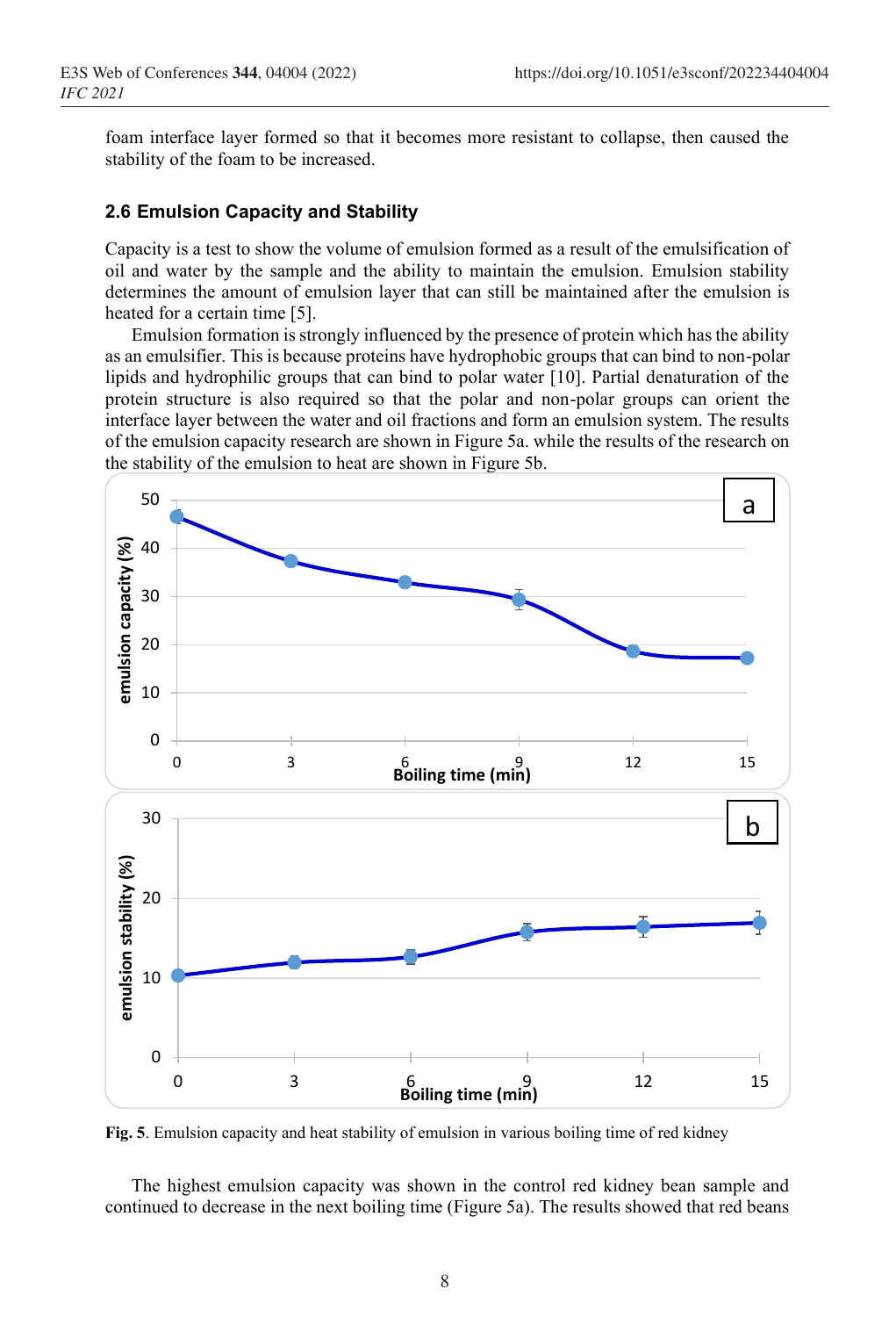without boiling gave maximum results for the emulsion capacity even though partial denaturation had not occurred. The process of shaking the sample in solution with a hand blender for 30 seconds provides mechanical and heat treatment that has the potential to partially denature the sample protein. Boiling treatment that has denatured the sample has the potential to produce samples with excessive denaturation due to the shaking process. This causes the protein solubility to decrease and the formation of the emulsion interface layer becomes increasingly difficult to occur. Changes in emulsion capacity due to boiling produced a different pattern with water and oil absorption increasing up to the  $9<sup>th</sup>$  minute. This indicates that the role of protein is very dominant in the formation of emulsions, while the absorption of water and oil is mostly influenced by starch.

The stability of the emulsion to heat is carried out because in its application in the next process, boiled red beans will have a high chance of undergoing a heating process, such as in the manufacture of meatballs, sausages, and even cakes. The results of the emulsion stability study showed an increasing pattern from control to boiled red kidney beans for 15 min, inversely with the pattern emulsion capacity (Figure 5b).

The heating process plays a role in denaturing the protein structure. Emulsion by controlling kidney beans is highly dependent on the presence and structure of protein. The protein will be further denatured so that it is excessively denatured and reduces the stability of the emulsion. The emulsion formed by other boiled red beans showed better stability because the protein structure was already coated with gelatinized starch so that the heating effect on the emulsion was not as large as that of the control red kidney bean emulsion.

# **3 Conclusion**

Boiling treatment affects the functional properties of red kidney beans. It affects protein solubility, moisture content, water absorption, oil absorption, foam capacity and stability as well as emulsion capacity and stability, but does not affect the gelling ability of boiled red kidney beans. Protein solubility, foam capacity, and emulsion capacity decreased with boiling time, while foam stability and emulsion stability increased with boiling time. Water absorption and oil absorption increased with boiling time until 9 min, then decreased. Boiling up to 9 min is considered still able to provide good functional characteristics, especially in supporting the formation and stability of the emulsion. The use of these beans in processed food products based on these properties can be an important concern.

# **4 Acknowledgement**

We would like to thank the Research and Community Service Institute of the Widya Mandala Surabaya Catholic University through the funding of the Young Lecturer Research Grant Program 2012.

# **5 References**

- 1. A.C.C. Alleoni. Sci. Agric **63,** 3, 291-298 (2006).
- 2. S. Sai-Ut, S. Ketnawa, P. Chaiwut, S. Rawdkuen. Asian J. Food. Agro-Ind. **2**, 04, 493- 504 (2009).
- 3. J. Holah. Food and Beverage: Best Practice Guide to Managing Steam Quality (Spirax Sarco, UK, 2010).
- 4. R.Y. Khattab and S.D. Arntfield. Food Sci. Technol. **42**, 1119-1124 (2009).